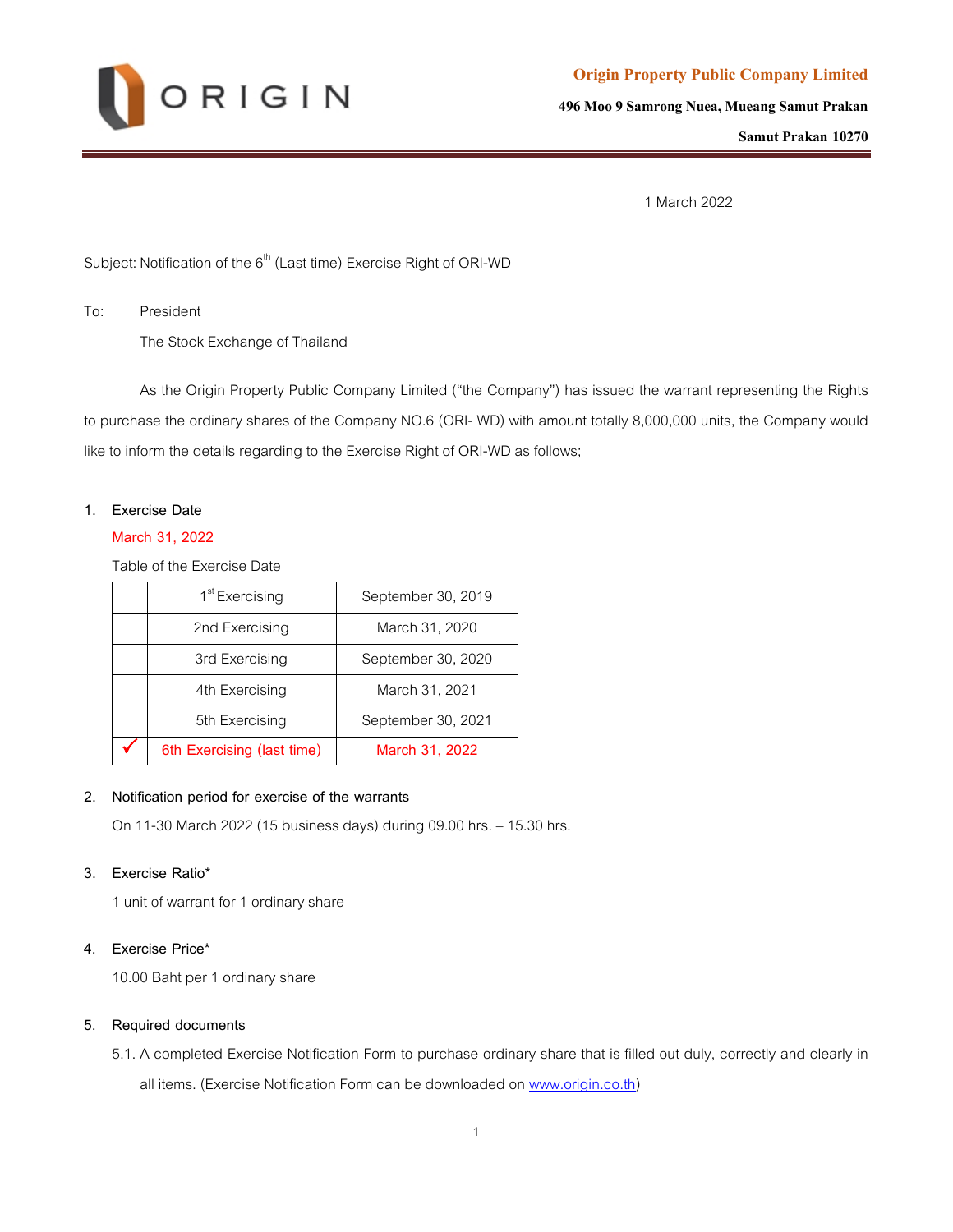

- 5.2. Warrants or the Certificates of Warrant, in the form prescribed by SET, with the numbers indicated in the Exercise Notification Form to purchase ordinary shares.
- 5.3. Payment document in full amount as specified in the Exercise Notification Form. The payment must be made during the Notification period for exercise of the warrants and not later than the Exercise date by one of the following methods;
	- A.Transfer payment to current account of Kasikorn Bank PCL. **"ORIGIN PROPERTY PLC.", Saving Account Number 002-3-47245-7, Sukhumvit Branch.** Please specify full name and contact number on the transfer document.

*or*

B.Payment by Personal Cheque, Cashier Cheque, or Bank Draft from the bank that can be called upon in Bangkok clearing zone within 1 business day (within 21 March 2022). The date on Personal Cheque, Cashier Cheque, or Bank Draft must be at least 7 days prior to the Exercise date. The payment must be crossed and payable only to **"ORIGIN PROPERTY PLC."**. Please specify full name and contact number on the back of Personal Cheque, Cashier Cheque, or Bank Draft.

The warrant holders who would like to settle the payment by Personal Cheque, Cashier Cheque, or Bank Draft must submit the required documents in full and completed to the venue of exercise rights of warrants (in Item 6) within 21 March 2022.

The Exercise of Right to purchase shares will be valid only if the payments are collectable in full. In the event that, the payments cannot be collected for whatsoever reasons, those Warrant holders will be responsible for, and it will be deemed that Warrant holders intend to cancel such exercises of right, and the Company shall be correspondingly allowed to the cancellation of those Exercises of Right. However, such cancellation shall not deprive the Warrant holders' right to subscribe to the Company's ordinary shares for the remaining exercise periods; except for the cancellation of the last exercise of right whereby their rights to purchase the ordinary shares shall be deemed expired. The Warrant holders or the holders of Certificate of Warrant are responsible for the payments of all taxes, duty stamps, official fees, and registration fees arising from the exercise of their rights to purchase Company's ordinary shares (if any).